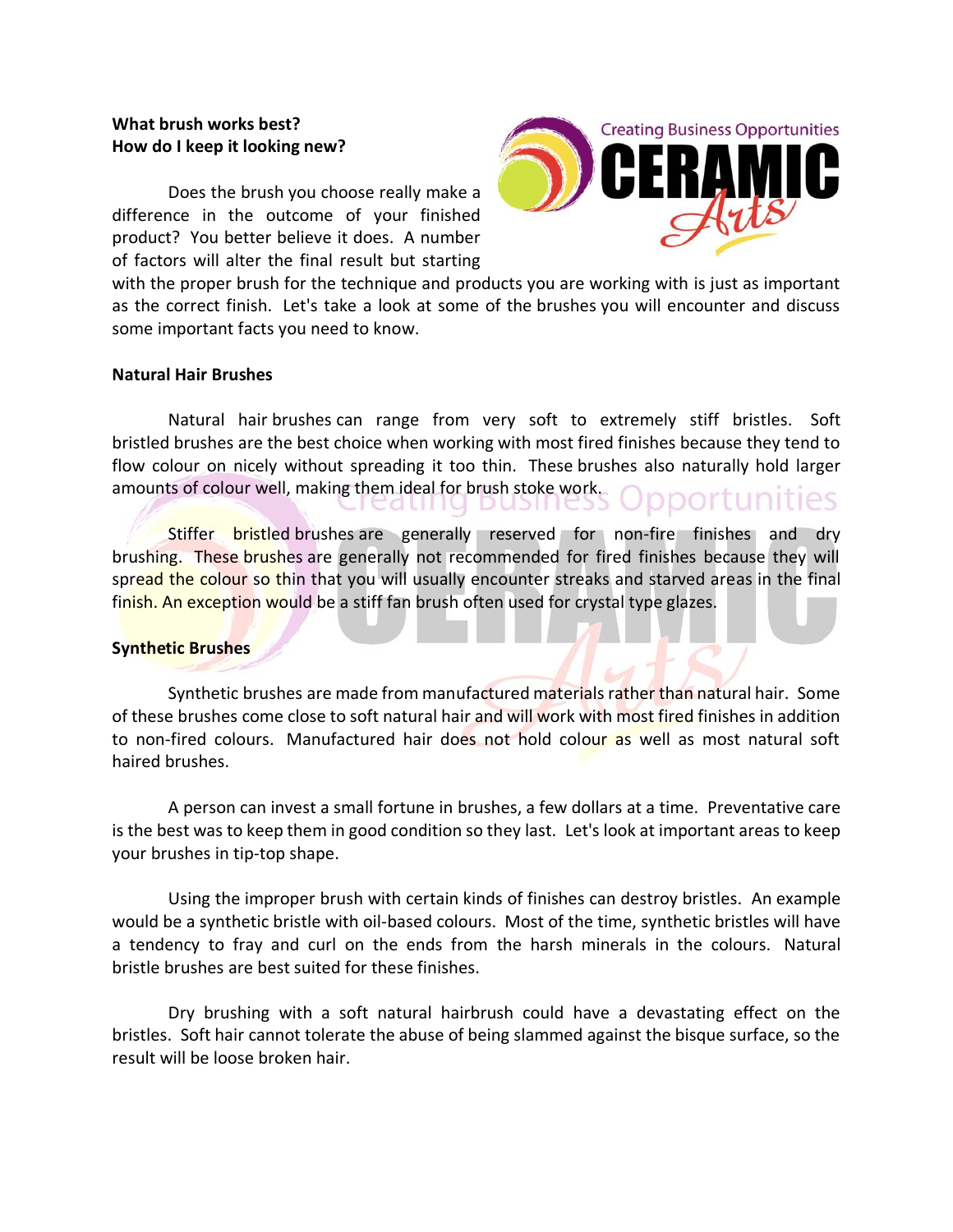Always check with a salesperson or teacher to see if the brushes you have will really work with a finish or technique you are using. Trying to cut corners by not purchasing the proper tools can give a poor outcome on the finish, plus ruin a brush.

## **Paint Build-up**

So, you have a brush and you are ready to use it. If you are using almost any kind of waterbased product, the first thing you should do it wet the bristles. Do not just give it a quick dip, but also work the moisture into the hair. Most build-up of colour happens win the center of the bristles, so just wetting the outside will not have much of an effect. If you do not web the bristles first, the paint will start to dry in the center of the brush almost immediately. You may only be painting for a short time before you wash the brush out. In that short period, dry paint has already started to collect. Even after washing, a little bit stays in the brush. The next time you use the brush, a little more builds up, and so on. Moisture in those bristles before colour will help prevent paint from drying as quickly in the center.

Most underglazes and glazes will wash out even when dry, but stains can be a permanent part of the brush.

#### **Cleaning Brushes**

One of the most important things to remember is to clean your brushes immediately after use and never allow them to soak in water. If the paint on the handle if a brush is cracked and flaking off, it was left in water way too long. Period! Please do not blame it on the brush.

Brushes are made with hair, so naturally you will want to clean them with something safe for hair. Would you use dish soap to clean your hair on your head? Many dish soaps have degreasers in them which will dry out the hair. If your hair is dry, what happens to it? Is it fizzy and uncontrollable? You can expect a brush to react the same way.

Speaking of your hair, how would you like it someone tipped you upside down and slammed you head against the bottom of a bowl of water? Even worse, what if they dragged your head back and forth across the bottom of one of those bumpy brush bins? Then you stuff you in a paper towel or a rage and twist and pull your hair. How would you like it? Do not expect a brush to like it any better. Try being gentle with your brushes and treat them the way you want to be treated. Gently swish them in water and remove colour and then gently massage the hair in a towel to be sure all the colour is out. Repeat this process until no more colour is visible on the towel.

#### **Storing Brushes**

How brushes are stored plays a very important factor. After cleaning the brushes, it is best to lay them flat until they are completely dry. If you stand them up immediately in an upright container, the moisture in the bristles will work its way down through the ferrule and cause